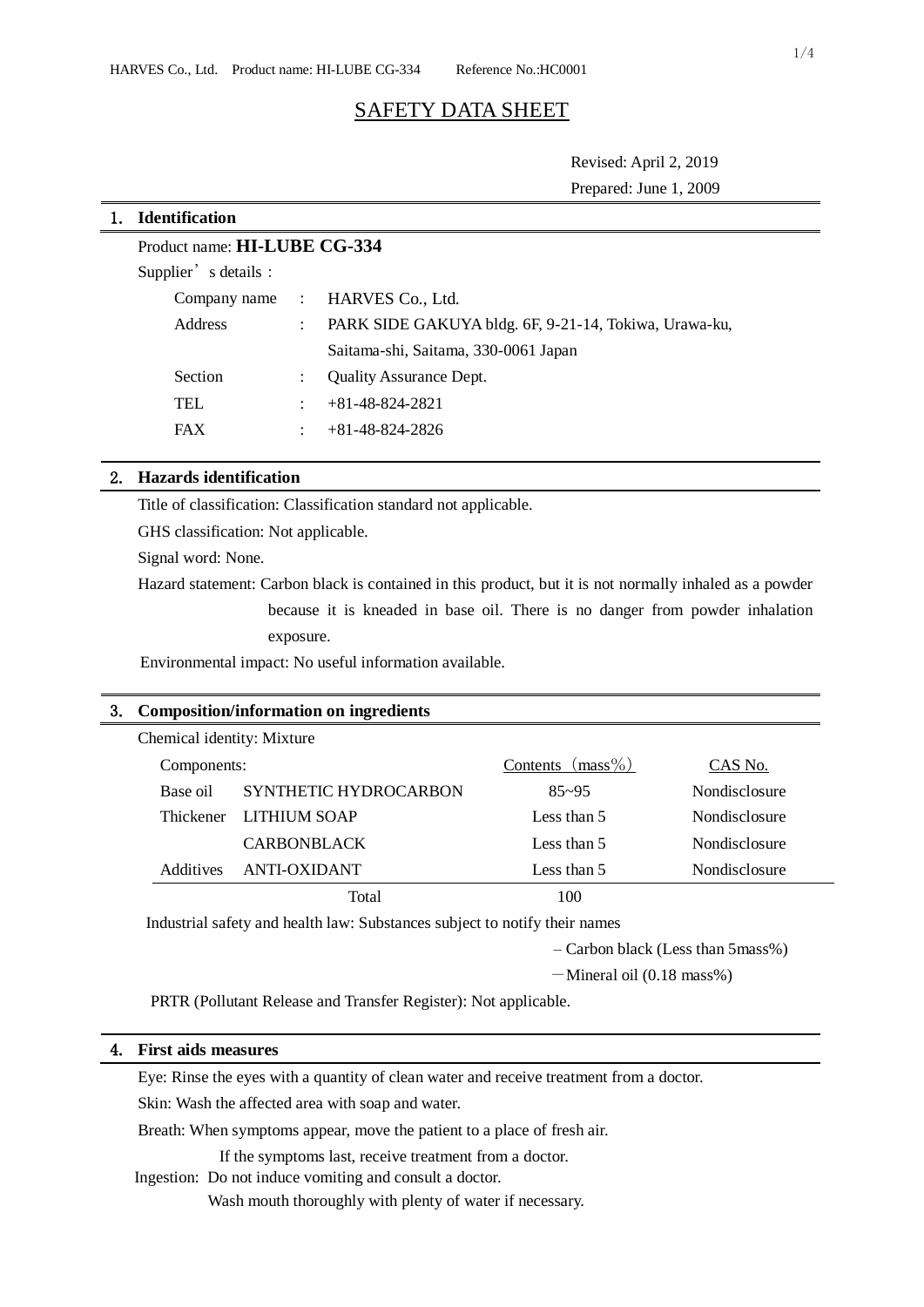#### 5. **Fire-fighting measures**

Fire extinguishing method: 1.Cut off the combustion factors to the origin of fire.

2. Extinguish a fire by using fire extinguishing agent.

Fire extinguishing agent: Use foam, powder or carbon dioxide gas. Water may be effective for cooling but may not effect extinguishment.

### 6. **Accidental release measures**

Remove fire from the environment.

Absorb spill with rag, etc. and place in a chemical waste container.

Avoid leaking to the river, sewage line, etc.

### 7. **Handling and storage**

Handling:  $\cdot$  May cause eye irritancy. Wear protective eyeglasses or chemical safety goggles.

・May cause skin irritancy. Wear adequate gloves.

・Do not eat.

・May cut fingers when open the container. Wear gloves.

・Prevent this product from contacting high temperature body such as fire, spark. Implement countermeasure against static electricity.

・Handle the product at room temperature. Avoid contamination by water, dust, etc.

Storage: ・Seal the container tightly to avoid being contaminated by dust, water etc.

・Keep away from direct sunlight and keep it in cool place.

・Avoid the contact of halogen compounds, strong acids, alkalis and oxidizing substances. Do not store the product at the same location as the substances mentioned above are stored.

#### 8. **Exposure controls/ personal protection**

```
Control concentrations: \langleCarbon black\rangle Industrial safety and health law - 3 mg/m<sup>3</sup>
```
Allowable concentrations:〈In case of mineral oil mist 〉

Japanese Society for Occupational Health (2010 Edition) -  $3mg/m<sup>3</sup>$ 

ACGIH (2013 Edition) TWA -  $5 \text{ mg/m}^3$ 

〈Carbon black〉

Japan Society of Occupational Health

 $-1$  mg/m<sup>3</sup>(Respirable dust)  $4$  mg/m<sup>3</sup>(Total dust)

 $ACGIH-TLV : TWA - 3 mg/m<sup>3</sup>(Respirable dust)$ 

Equipment measures: When mist generated, seal up the source of release or set up ventilation equipment.

Protective devices and individual protection:

Respiratory protective devices: Wear a gas protection mask (for organic gas) if necessary.

Protective goggles: Wear protective eyeglasses or chemical safety goggles if oil mist generated.

Protective gloves: Wear oil-resistant gloves when prolonged or frequently repeated contact

#### could occur.

Protective clothing: Wear oil-resistant clothing when prolonged or frequently repeated contact could occur.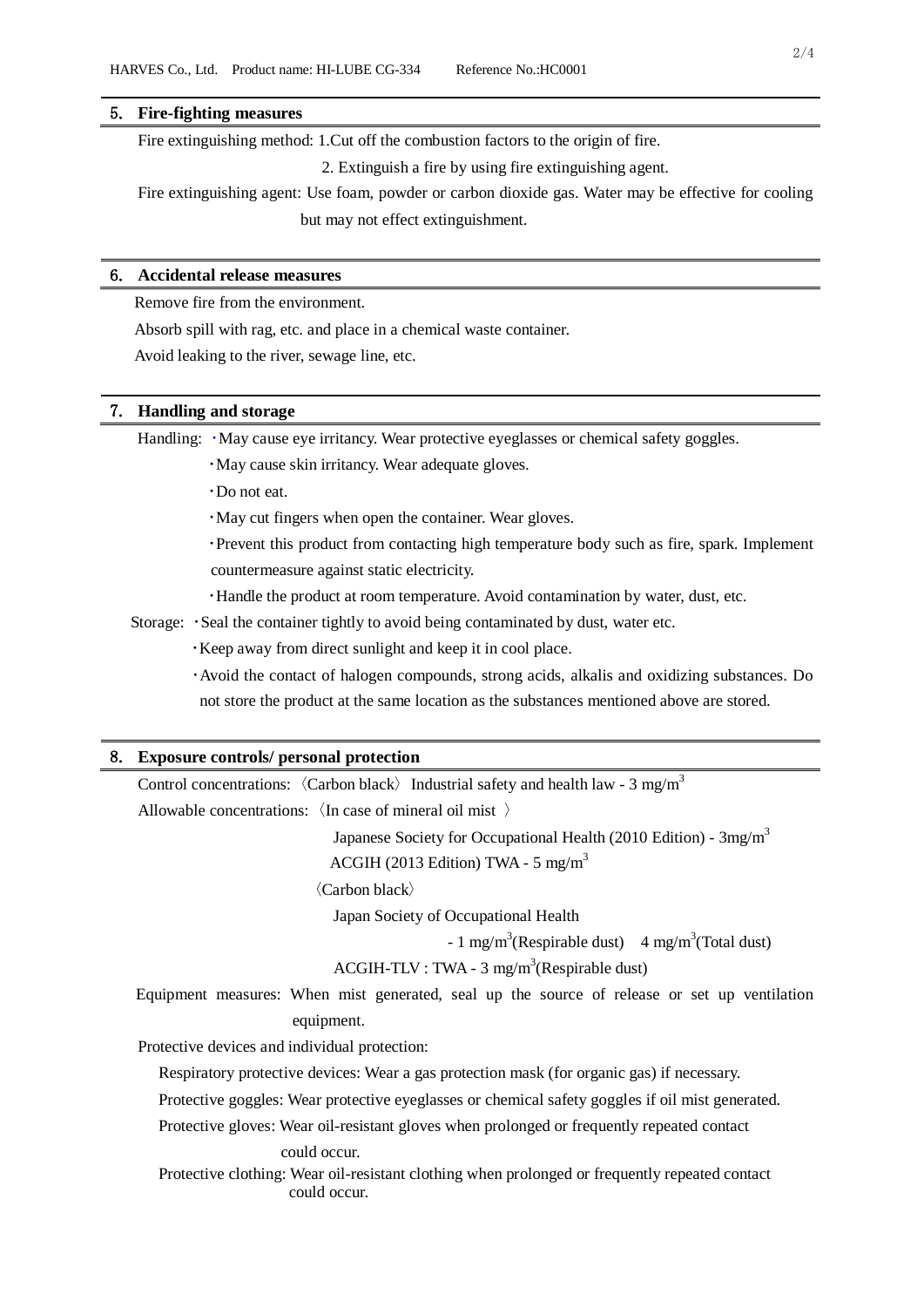## 9. **Physical and chemical properties**

| Appearance, etc. | Black, paste.                     |
|------------------|-----------------------------------|
| Dropping point   | Higher than $250^{\circ}$ C       |
| Evaporation      | None                              |
| Water solubility | Insoluble                         |
| Density          | Approx. 0.9 $g/cm^3(15^{\circ}C)$ |

### 10.**Stability and reactivity**

| Flash point:   |                           | Higher than $220^{\circ}$ C                |
|----------------|---------------------------|--------------------------------------------|
| Fire point     | $\mathbb{R}^{\mathbb{Z}}$ | No data.                                   |
| Combustibility |                           | Flammable.                                 |
| Stability      | ÷                         | Stable.                                    |
| Reactivity     | ÷                         | Avoid contacts by strong oxidizing agents. |

### 11.**Toxicology information**

Eye: Considered little stimulation to eyes.

Skin: Considered little stimulation to skin due to the prolonged or repetitive exposure.

Acute toxicity: Oral toxicity

 $LD_{50}$ : More than  $5g/kg$  in rat (estimate value).

Carcinogenicity: No data available.

#### 12.**Ecological information**

Degradability: No data available.

Accumulation: No data available.

Fish toxicity: No data available.

### 13.**Disposal considerations**

Method of discard: Adequately dispose in the respective company according to the control of the rules and regulations concerned, or entrust to an industrial waste contractor.

Handling of empty containers: May burst if pressure applied. May burst and residue of the product may be ignited by welding, heating up, making holes or cutting the empty container.

### 14.**Transport information**

Follow the general cautions noted in "Cautions for Handling and Storage". Make sure that containers of the product do not develop a leak and not get damaged. Load goods carefully to avoid risk of collapse of cargo.

In addition, take measures according as the law.

UN No.: Not applicable.

UN Classification (IMO): Not applicable.

UN Classification (ICAO): Not applicable.

IATA: Not applicable.

Cautions: Refer to the general cautions noted in "Cautions for handling and storage".